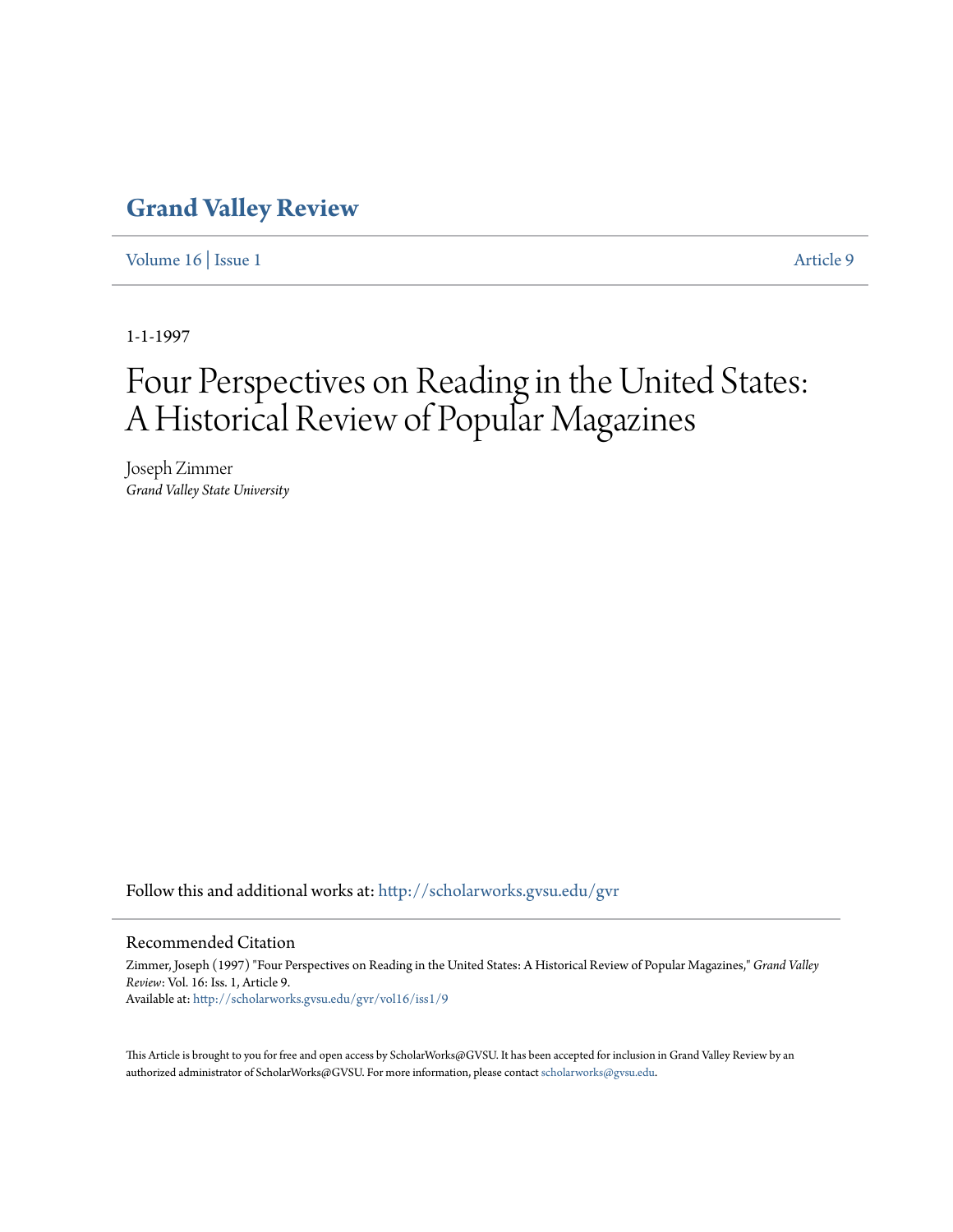## **FOUR PERSPECTIVES ON READING IN THE UNITED STATES: AN HISTORICAL REVIEW OF POPULAR MAGAZINES**

### *Joseph Zimmer*

When the phrase "literacy in the United States" is used, readers frequently anticipate a description of how poorly American students read and write. We have become accustomed to negative reports about schools on television, in newspapers and in popular magazines. We are persuaded that up to half of our children never learn to read, that they do not read classic literature, and that they are not taught to read in any systematic or "scientific" ways. These are serious allegations made against an educational system that has fostered universal literacy in the United States for the past 150 years.

As a graduate student I would read these reports and shout at the magazine or newspaper: "That's not true! There can't be 46 million illiterate people in the United States unless you count babies and dead people!" My anger was shared by many of my colleagues and mentors. After a brief search, I found that no one had ever seriously studied the comments made by non-experts about reading and reading education in the United States. This was virgin research territory in the field, and I managed to convince my dissertation committee that if we knew the history of comments made about reading in the media we could better formulate responses and defend the field from attacks.

I ended up confining my research to popular magazines because they were the best indexed and the most available sources over an extended period of time. I hand searched every issue of the Reader's Guide to Periodical Literature from 1890 to 1990 and identified nearly 1,500 articles in popular magazines that dealt directly with reading and reading education. Once the citations were typed into a database, I photocopied, read and took significant quotes from the articles. At first, the collection of articles looked like an impossible 1,500 piece puzzle, but over the next two years and after extensive reading of social and educational history in the United States, I began to see a pattern emerge. In The Struggle for the American Curriculum, 1893- 1958 (1986/1995), Herbert Kleibard argued that school curricula in the United States were guided by four major interest groups: humanists, social reconstructionists, developmentalists, and scientific managers. My review of popular magazines revealed the influence these groups had on perceptions about reading, and I based my framework for sorting the articles on those groups.

Because Kleibard's scheme was not a perfect fit for data on reading, I renamed and adapted some of the categories, as follows: the intelligentsia, the meliorists, the developmentalists, and the empiricists. Nearly every article collected for the study fit cleanly into one of these four interest groups, and I became convinced that they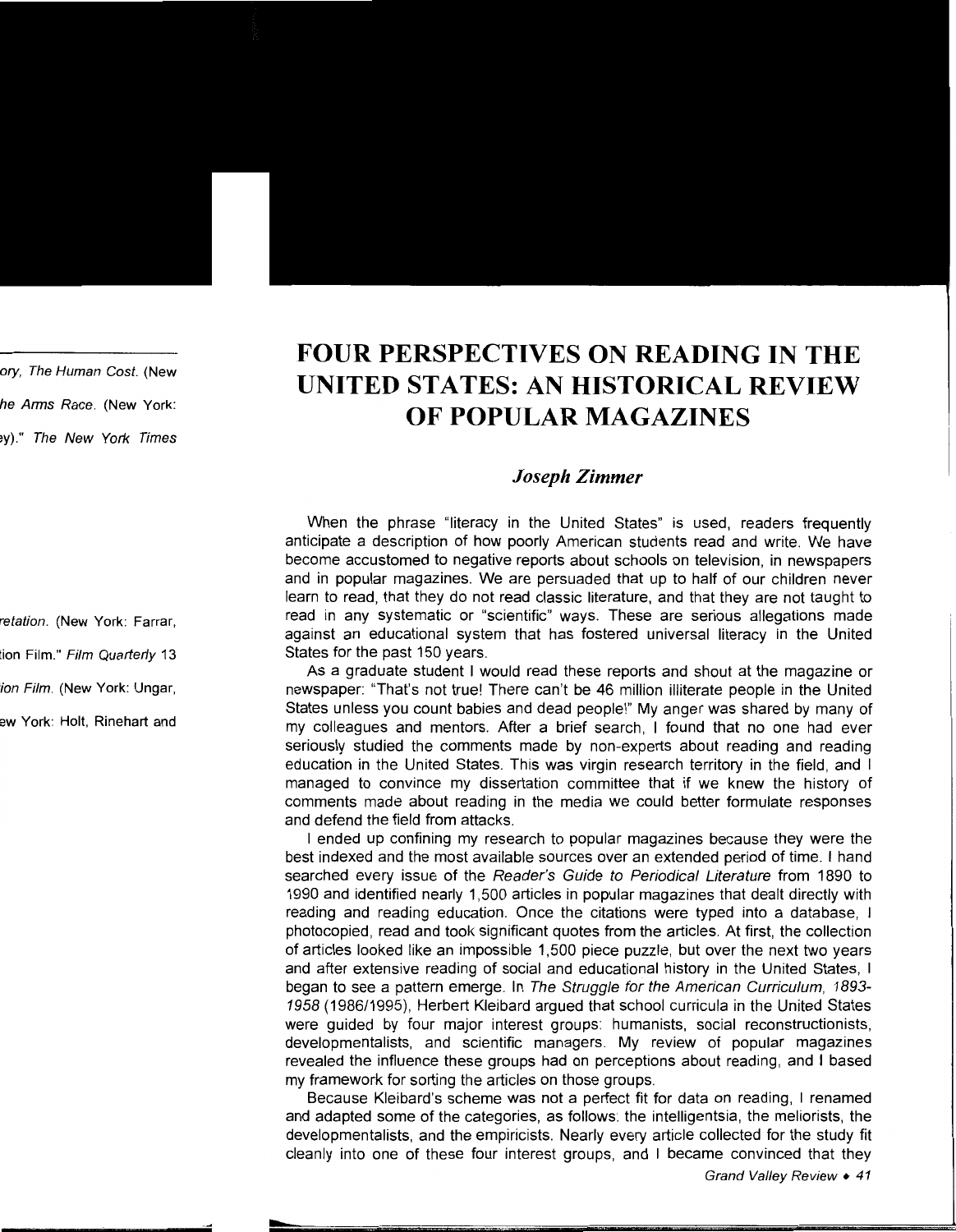exerted, and continue to exert, a great deal of force in controlling the ways nonexperts have perceived reading in the United States.

Articles by the "intelligentsia" were the most prevalent between 1890 and 1940. These writers were usually well-educated, sometimes famous in fields outside of reading education, and often wrote for "high-brow" or elite magazines. They had an unswerving dedication to traditional Western literature and thought that a liberal education could not be achieved without reading classic books. They believed that the family, not the school, should be the center of a person's early literary life, that family unity was enhanced by family reading, and that morality was learned through reading what they perceived to be quality books. New technologies, such as automobiles, radio and television, served only to take people away from books.

The home was the natural place to learn to read, and the role of parents was not only to teach reading but also to instill a taste for great literature in their children. In the September, 1912 issue of Home Progress, Edward Bok, then editor of Ladies' Home Journal, described how family reading strengthened family ties:

Effective parenting is always that which works in unity: where the one supplements the work of the other. The mother may spin the cords that weave the child's mental and moral training: it is the father's place to tighten the cords.

It is here that so much can be done through unified family reading,—the gradual decline of which has done more, I believe, to loosen the cords of American family life than any other cause that can be concretely found. A family that delights to gather around the evening lamp while one of its members reads aloud can generally be trusted later to make some impression on the world. A common interest is more surely quickened into life through the interest and discussion of a good healthy book or a clean-cut article on a live topic than through any other channel.

The intelligentsia were also very much concerned about the ever-expanding reading choices of children. As children gained a measure of financial independence from their parents and reading materials such as "dime novels" and "penny dreadfuls" became more available, the intelligentsia urged parents to shield their children from this "trashy" reading. They believed very sincerely in John Locke's conception of a child as tabula rasa, blank slate, upon which all experiences make an impression. Julia Brown illustrated tabula rasa in the June, 1913 issue of Home Progress:

The omnivorous appetite of youth must be guided by wisdom and discretion. It is the start, in everything, which shapes the finish. Give the eager little mind real mental food to nourish it lest it be fain to feed on husks. Establish a taste for good literature, and presently the child will refuse all other.

In the November, 1909 issue of St. Nicholas, a children's magazine, Hildegard Hawthorne used a metaphor to explain tabula rasa to children: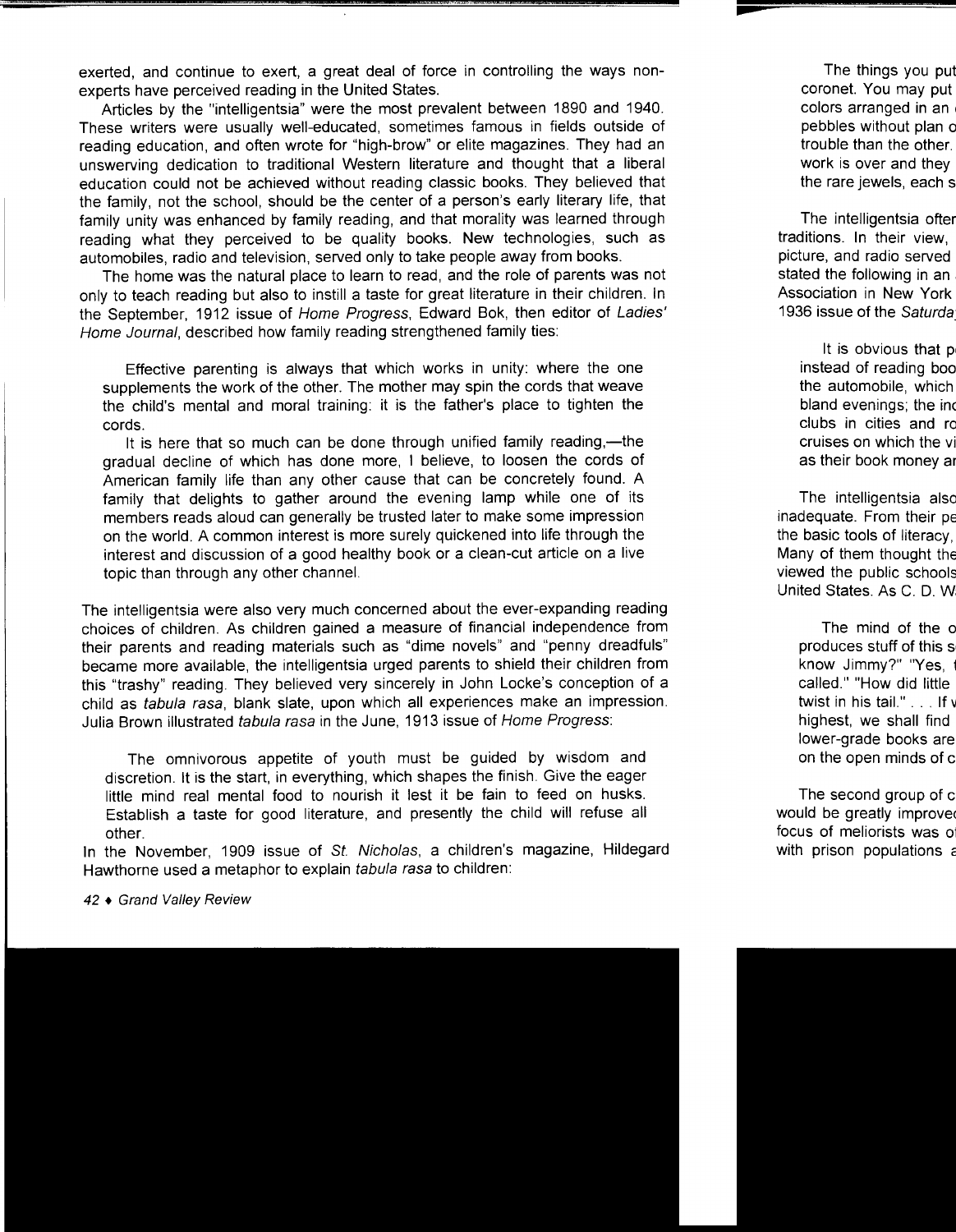The things you put in your mind are like stones which you might set in a coronet. You may put into the coronet precious and beautiful stones of many colors arranged in an exquisite pattern. Or you may stick in dull and common pebbles without plan or harmony. One doesn't take very much more time and trouble than the other. But think how different the two crowns will be when the work is over and they are finished! Moreover, there is all the delight of finding the rare jewels, each so shining in itself.

The intelligentsia often viewed new technology as a threat to American literary traditions. In their view, inventions such as the phonograph, automobile, motion picture, and radio served primarily to draw people away from reading. Sinclair Lewis stated the following in an address at the Annual Dinner of the American Booksellers' Association in New York on May 11, 1936, which was transcribed in the May 16, 1936 issue of the Saturday Review of Literature:

It is obvious that people listen to the radio and go to the motion pictures instead of reading books. But there are plenty of other Cossacks on our trail: the automobile, which takes millions away from home and the bookshelf on bland evenings; the incredible vogue of bridge; the increasing number of night clubs in cities and roadhouses in the country; the new fashion of winter cruises on which the victims we so cannily stalked take what we fondly viewed as their book money and go off to Bermuda or Trinidad.

The intelligentsia also felt that reading education in the public schools was inadequate. From their perspective, schools may have been providing children with the basic tools of literacy, but were doing a poor job of teaching them reading taste. Many of them thought the reading primers to be foreign and repugnant, and others viewed the public schools as a threat to the sustenance of literary traditions in the United States. As C. D. Warner stated in the June, 1890 issue of Atlantic Monthly,

The mind of the ordinary child should not be judged by the mind that produces stuff of this sort: "Little Jimmy had a little white pig." "Did the little pig know Jimmy?" "Yes, the little pig knew Jimmy, and would come when he called." "How did little Jimmy know his pig from the other little pigs?" "By the twist in his tail." ... If we examine reading-books from the lowest grade to the highest, we shall find that their object is to teach words, not literature. The lower-grade books are commonly inane (I will not say childish, for that is libel on the open minds of children) beyond description.

The second group of critics, the meliorists, believed deeply that American society would be greatly improved by universal literacy. While others did not deny this, the focus of meliorists was often misdirected. For example, literacy studies conducted with prison populations almost always show low literacy levels among inmates.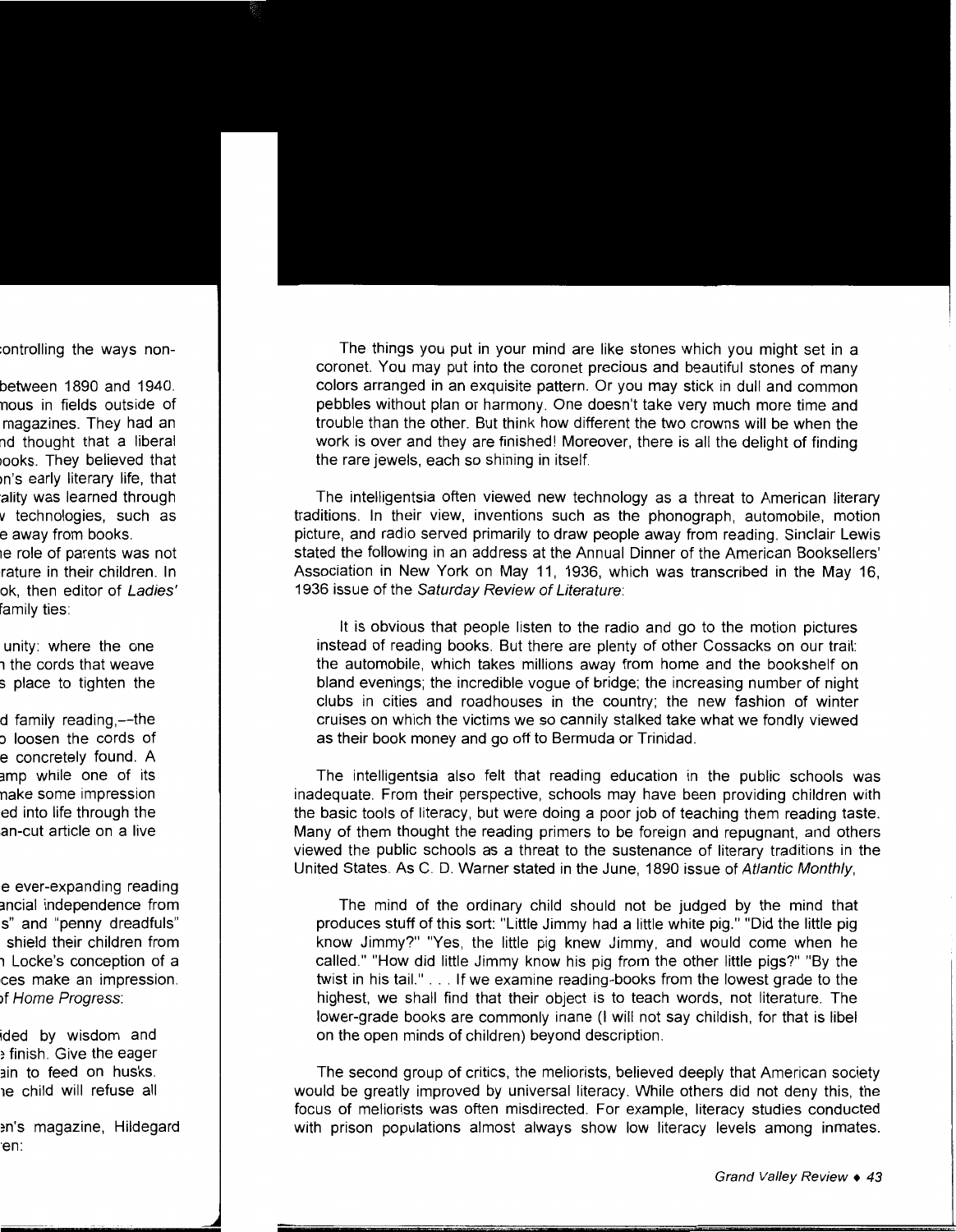Meliorist writers often jumped to the conclusion that if those inmates had been literate, they probably would not have turned to a life of crime. The meliorists' focus was always on the statistics of literacy. They were more concerned with how many people in the United States could read than with how Americans learned to read or what they were reading. The most common contemporary meliorist articles argued that American workers did not have the functional literacy skills necessary to compete for jobs, that standardized test scores revealed that high school students had lower levels of literacy than their predecessors, and that the United States was one of the least literate of all industrialized nations.

Both the meliorists and the intelligentsia agreed that reading was valuable, but meliorists did not adopt the intelligentsia's view of the role of literary traditions in the establishment of universal literacy. The meliorist perspective was more resilient than the intelligentsia's, because the meliorists' agenda continually adapted to the needs of the times. For example, at the turn of the century, meliorists were concerned about basic literacy, the numbers of Americans who could read at all. By mid-century, when the goal of universal basic literacy had nearly been achieved, the meliorists shifted their focus toward a new goal, universal "functional literacy," a vague term used to represent levels of literacy sufficient for every American to participate in society in a free and productive way. The following articles outline a chronology of the meliorists' rise from 1890 to 1990.

Between 1890 and the decline in the wave of immigration in the 1920s, illiteracy in the United States was dominated by two groups: immigrants and rural dwellers. Illiteracy among immigrants was shown to be a temporary form: meliorists used the data from the decennial censuses to demonstrate that while illiteracy in the immigrants themselves was high, the children of illiterate immigrants were among the most literate members of society in the early twentieth century. Rural illiteracy, on the other hand, seemed to be so deeply rooted in culture and family life that it tended to pass from generation to generation. According to "Illiteracy and the Rural School" in the April 19, 1913 issue of Survey,

As a nation the number of illiterates among us decreased from 10.7 per cent of the population in 1900 to 7.7 per cent in 1910. In spite of this decrease, a bulletin by A. C. Monahan of the Bureau of Education refers to the "relatively high rate of illiteracy" in the country and says that this rate is due not to immigration but to lack of opportunities in the rural districts. The percentage of rural illiteracy is twice that of urban, although approximately three-fourths of the immigrants are in cities. Still more significant is a comparison between children born in this country of foreign parents with those born of native parents. Illiteracy among the latter is more than three times as great as that among the former, 'largely,' says Mr. Monahan, 'on account of the lack of opportunities for education in rural America.'

Early in the twentieth century, many meliorists believed that the pervasive illiteracy in the United States would threaten democratic processes. Winthrop Talbot,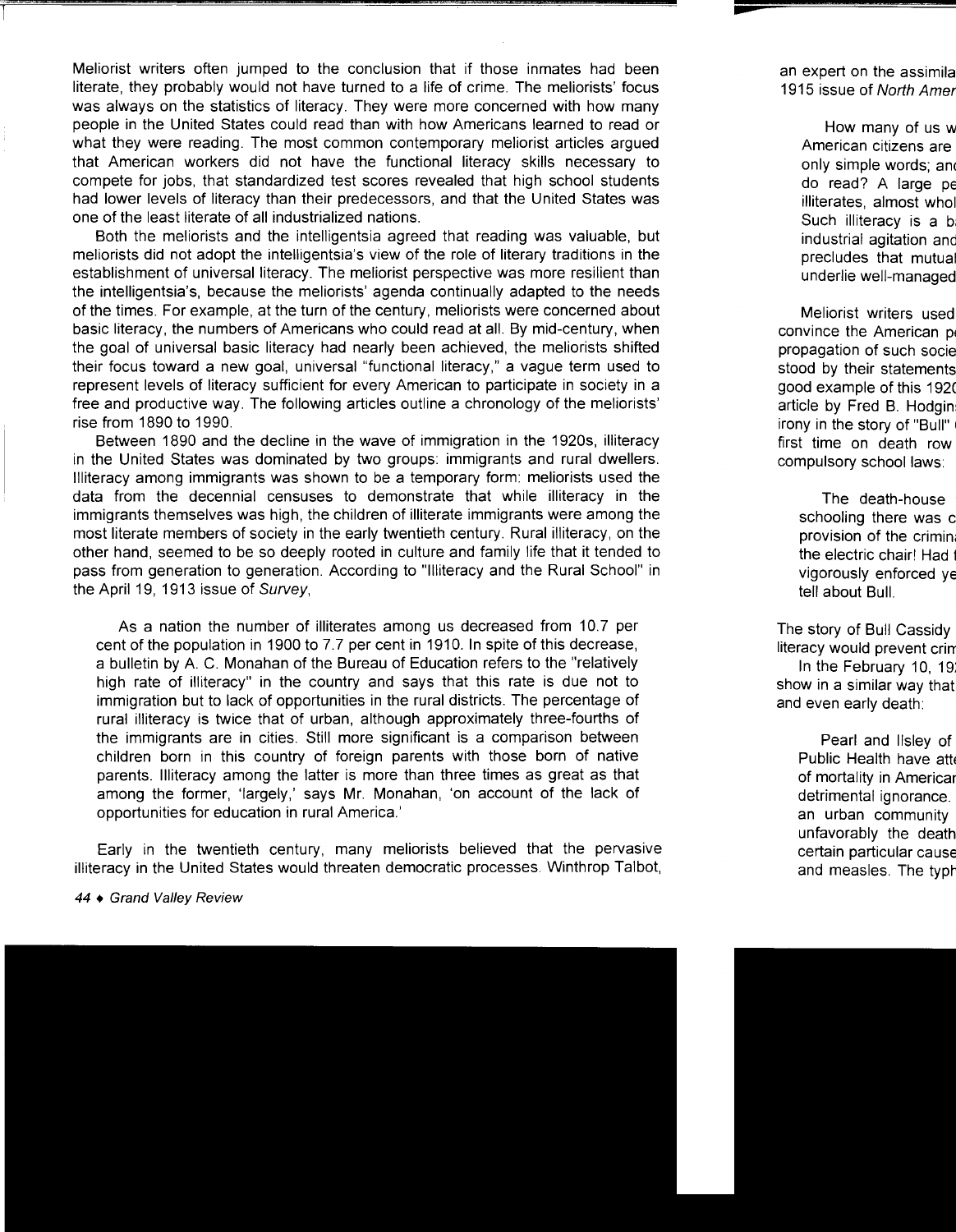an expert on the assimilation of immigrants, pointed to the danger in the December, 1915 issue of North American Review:

How many of us who enjoy the printed page realize that five million adult American citizens are wholly unable to read and write; that millions more read only simple words; and that still other millions, able to read hesitatingly, rarely do read? A large percentage of American adults are illiterates or nearilliterates, almost wholly isolated from the world of ideas and progress . . . . Such illiteracy is a barrier to democracy. . . . Illiteracy means increasing industrial agitation and unrest; it promotes race prejudice and class hatred; it precludes that mutual understanding and ability to co-operate which must underlie well-managed industry and efficient democracy; ...

Meliorist writers used correlations between illiteracy and certain social ills to convince the American people that illiteracy was a major contributing cause of the propagation of such societal blights as crime, disease, and social isolation; and they stood by their statements about the damaging effects of illiteracy on democracy. A good example of this 1920s meliorist reasoning is "Illiteracy and the Scrap Heap," an article by Fred B. Hodgins in the May 14, 1921 issue of Survey. Hodgins used the irony in the story of "Bull" Cassidy-a murderer who learned to write his name for the first time on death row at Osining Prison-to advocate better enforcement of compulsory school laws:

The death-house was the only schoolhouse Bull ever attended. His schooling there was compulsory, and society saw to it that this educational provision of the criminal law was strictly enforced until Bull was graduated to the electric chair! Had the equally compulsory provision of the school law been vigorously enforced years before, there might have been a different story to tell about Bull.

The story of Bull Cassidy implied that illiterates became criminals and that improved literacy would prevent crime.

In the February 10, 1923 issue of Literary Digest, "Ignorance and Illness" tried to show in a similar way that illiteracy was a major contributing factor to many diseases and even early death:

Pearl and llsley of the Johns Hopkins University School of Hygiene and Public Health have attempted to evaluate statistically the possible correlation of mortality in American cities and illiteracy, which must inevitably contribute to detrimental ignorance. Their study indicates that the percentage of illiteracy in an urban community in this country is a significant factor in influencing unfavorably the death-rate of the community from all causes, and under certain particular causes, notably diarrhea and enteritis, pneumonia, diphtheria and measles. The typhoid fever, whooping-cough and puerperal fever death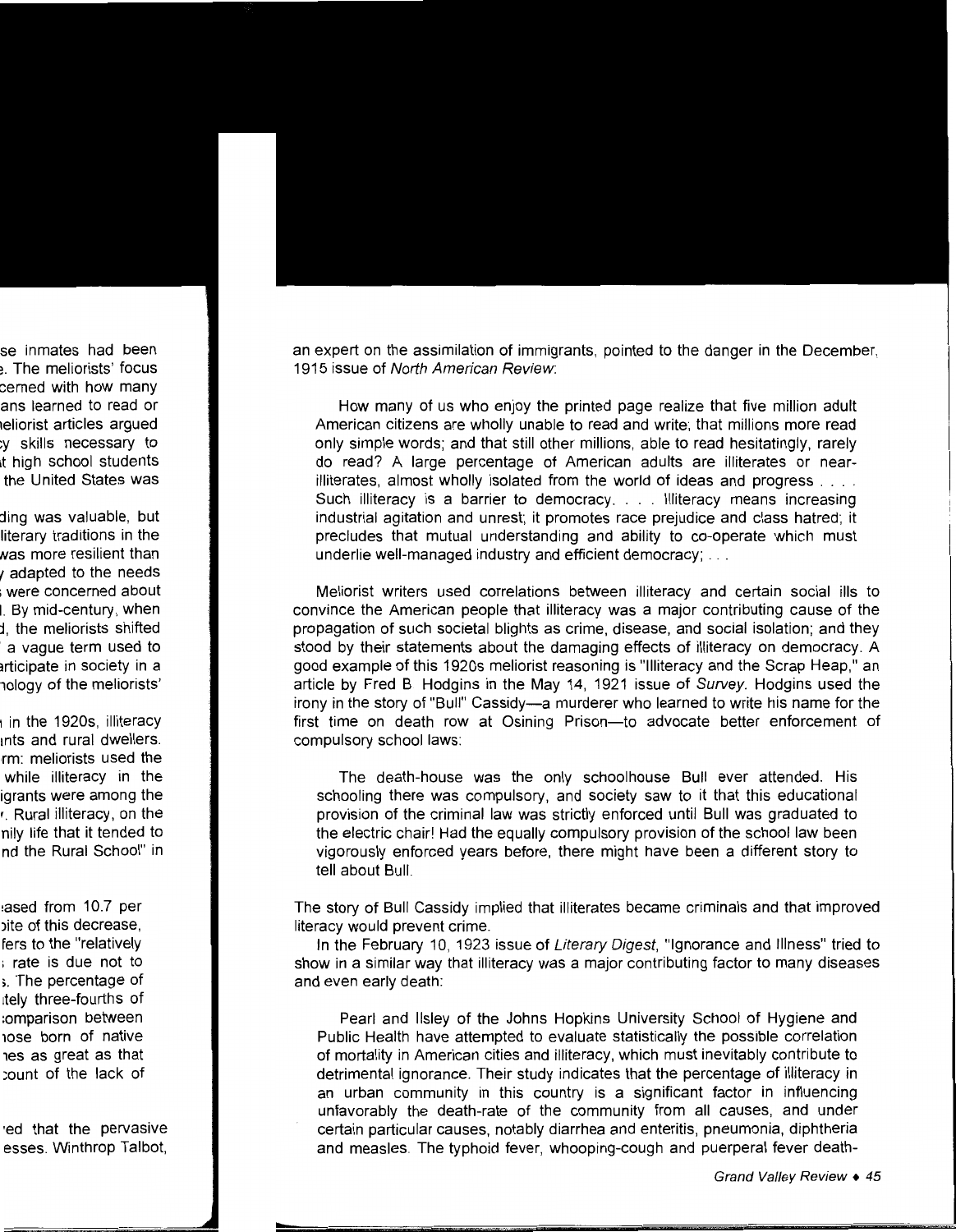rates are apparently ·not significantly correlated with the percentage of illiteracy, for probably quite different reasons in the different cases .... If the ignorance which illiteracy postulates can seriously affect the equipment of our population for 'meeting the battle of existence,' the tentative conclusions just reviewed present a strong argument in favor of certain types of elementary education as a public health measure.

Pearl and Ilsley's study, like the story of Bull Cassidy, was used to propagate the belief that illiteracy caused crime, disease, and poverty, when there was merely a correlation.

Once the vast majority of Americans attained basic literacy, meliorists shifted their attention to improving "functional literacy,'' the level of literacy skills necessary for success in society. Through the years, minimum levels of functional literacy moved from fourth grade just before World War II to twelfth grade in the late 1980s. The concept of functional literacy took shape in the Civilian Conservation Corps, a New Deal program designed to put unemployed workers to work in conservation projects in the mid-1930s. By placing workers in positions fitting their education and experience, CCC administrators identified a group of people (between 2 and 6 percent) that was completely illiterate. Another group was literate by the Census Bureau standards, yet didn't have the literacy skills necessary to complete certain minimally literate tasks. "CCC Illiterates" in the January 1936 issue of Survey described this group:

Nearly 80 percent of the illiterates were under twenty-five years of age, nearly all were American born, and five-sixths were from rural areas and small towns.

Functional literacy problems, especially among native Caucasians, were also detected by the military as it prepared soldiers for World War II. "Ignorance," in the June 8, 1942 issue of Time, showed the concern for the negative impact of functionally illiterate soldiers on national security.

The President, the U. S. Office of Education and Paul McNutt's War Manpower Commission were deeply concerned last week because a quarter of a million men, physically fit, had been rejected for illiteracy, lack of education, low mentality. Draft boards had turned up 177,000 more who did not know whether a boat would float in water, but who were not physically fit, either. [The] largest group of ignoramuses were neither aliens nor Negroes, but native whites.

After the war, economic and political shifts in the United States caused a greater focus on functional literacy as an international economic weapon. As jobs moved from blue collar to white collar, meliorist writers began a long campaign to push schools to improve functional literacy training for workers. This campaign peaked in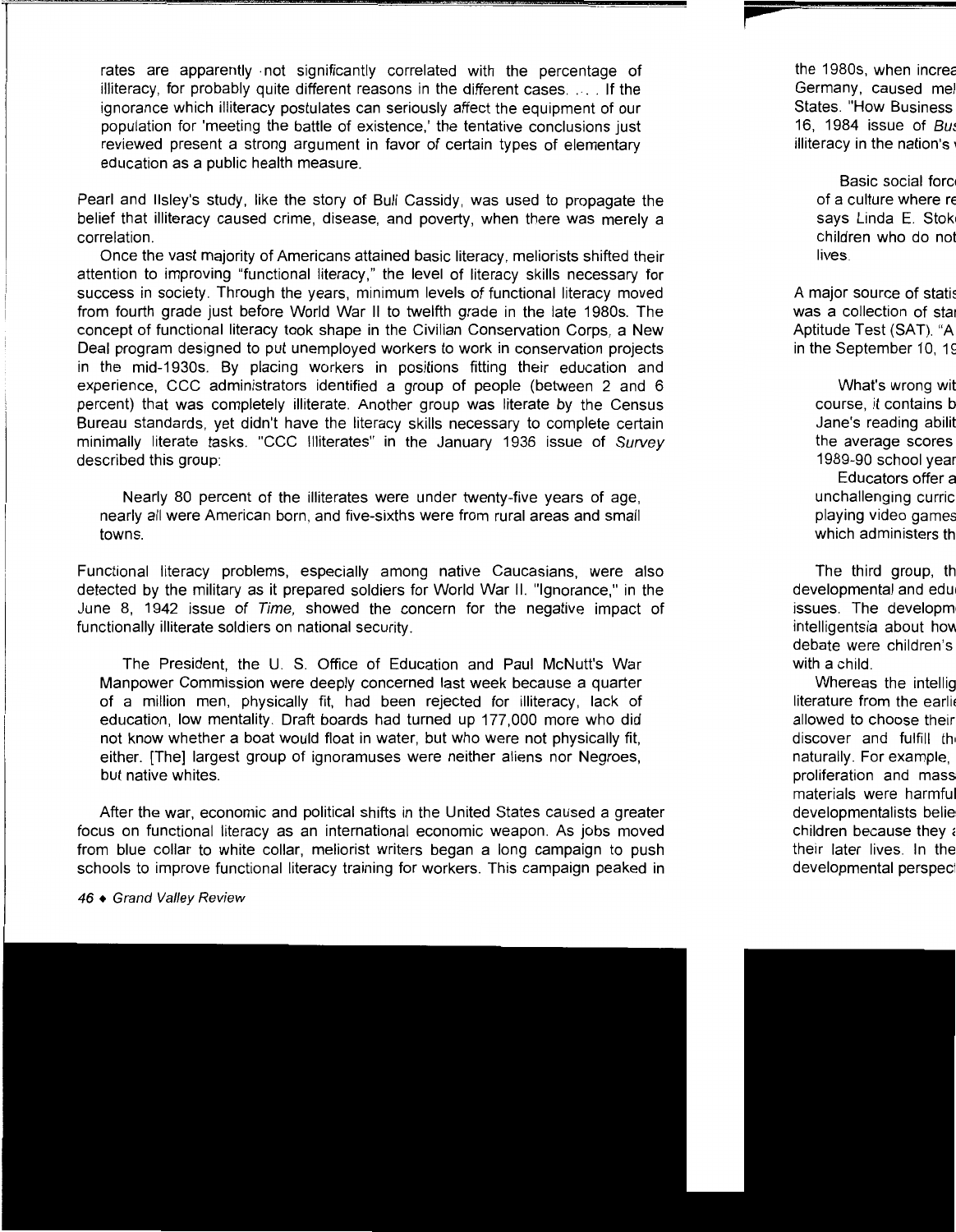the 1980s, when increased economic competition, particularly with Japan and West Germany, caused meliorists to declare a functional literacy crisis in the United States. "How Business Is Joining the Fight Against Functional Illiteracy," in the April 16, 1984 issue of Business Week, described the growing problem of functional illiteracy in the nation's work places:

Basic social forces help to perpetuate the problem. 'Many people are part of a culture where reading things is not the primary way of getting information,' says Linda E. Stoker, training manager at Polaroid. These people produce children who do not read because reading is irrelevant to their out-of-school lives.

A major source of statistics used by the meliorists in their campaign against schools was a collection of standardized test scores, particularly declines in the Scholastic Aptitude Test (SAT). "A Story So Short, Even Kids Who Take the SATs Can Read It,'' in the September 10, 1990 issue of Newsweek, discussed the decline in scores:

What's wrong with this sentence: 'U.S. students read pretty good'? First, of course, it contains bad grammar. Unfortunately, it's also untrue. Johnny's and Jane's reading ability has dropped for the fourth year in a row, according to the average scores of kids taking SAT college-placement exams during the 1989-90 school year ....

Educators offer a variety of reasons for the decline in reading skills: unchallenging curricula and textbooks, too much time spent watching TV and playing video games. Said Donald M. Stewart, president of the College Board, which administers the SATs, 'Reading is in danger of becoming a lost art.'

The third group, the developmentalists, used the relatively new sciences of developmental and educational psychology to advise the American public on reading issues. The developmentalists had many disagreements and debates with the intelligentsia about how a child should be taught to read. The two main topics of debate were children's choice in reading and the time to begin reading instruction with a child.

Whereas the intelligentsia believed in presenting children with only the best in literature from the earliest ages, developmentalists believed that children should be allowed to choose their reading materials freely. This choice would allow children to discover and fulfill their own unique psychological and developmental needs naturally. For example, during the 1950s, the intelligentsia were concerned about the proliferation and mass consumption of comic books. They believed that those materials were harmful to the future reading habits of children. On the contrary, developmentalists believed that comic books were the perfect reading materials for children because they allowed children to explore their feelings and fantasize about their later lives. In the March 1976 issue of Esquire, Stephen Gosnell took the developmental perspective to describe the reading tastes of children: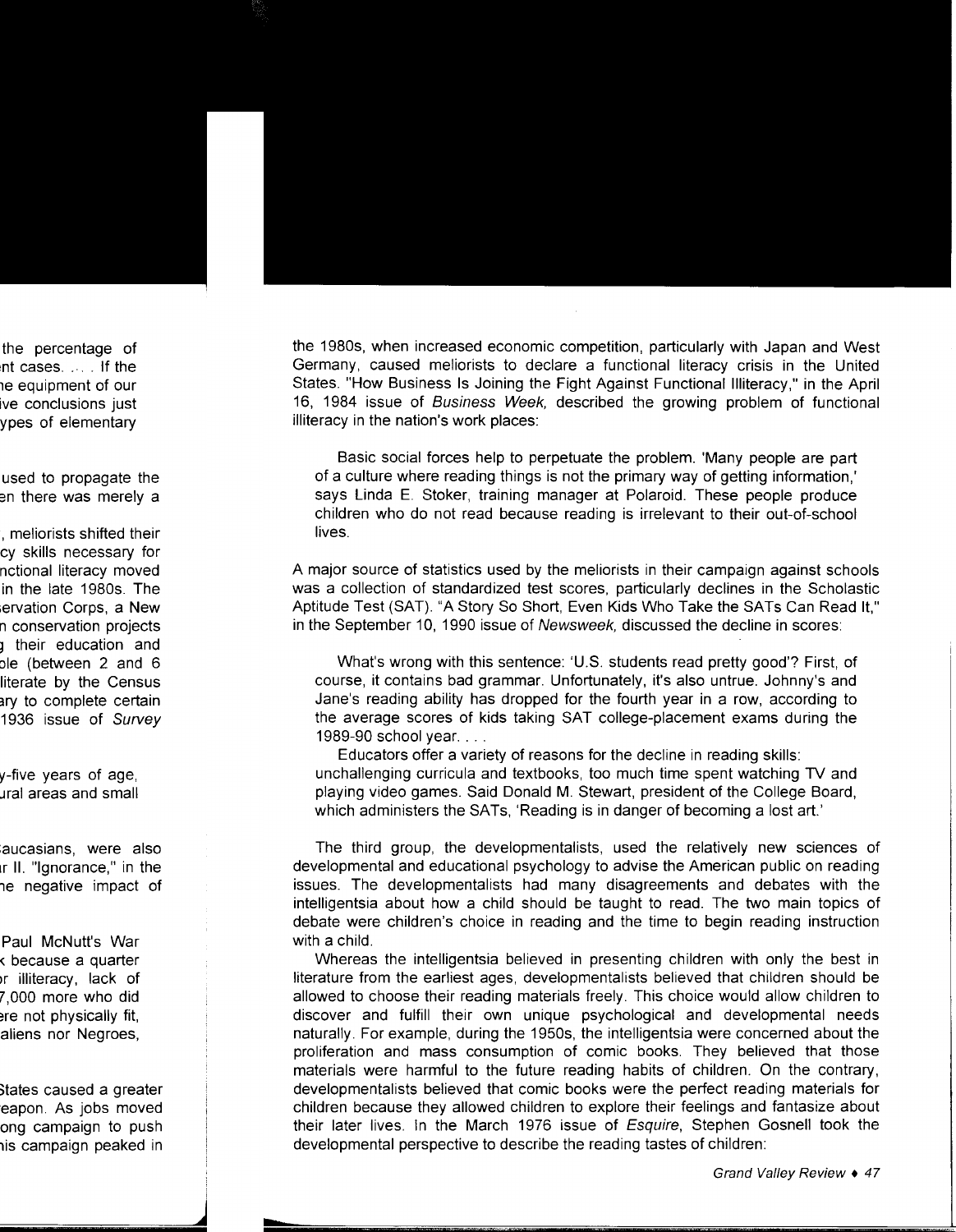... if you are stuffing kinder-lit down the throats of your progeny hoping to inculcate incipient culture, you might want to examine your motives and reassess your methods. What is reading supposed to do for kids? What are the real priorities? . . .

Kids ... are not interested in ideas. They like puns, cruel jokes, amazing statistics, monsters, the subversion of authority, brute strength, complicated pictures, and perverse nonsense. In short, anything, no matter how veiled in metaphor, that suggests to them that they are getting a no-bullshit glimpse of the silly but dangerous universe that adults inhabit and that they will have to, bit by bit, adapt themselves to.

The intelligentsia and developmentalists also disagreed about when a child should learn to read. The intelligentsia believed that parents should begin their children on the path to reading from very young ages. Developmentalists at first admonished parents for teaching children to read in the preschool years, but then backed away from this stance when research in the 1950s and 1960s revealed that many preschool children are developmentally ready and able to learn to read. Calvin T. Ryan, an education professor, argued, in the October 1946 issue of Better Homes & Gardens, that parents should not teach their preschool children to read :

'Dickie could read long before he started to school!' Mrs. B. boasts at her bridge club.

But Mrs. B. is a foolish mother. She has satisfied her pride at the expense of Dickie's precious eyes and nervous system.

Learning to read demands mental-visual co-ordination that taxes every nerve in a small body. The very muscles used are seldom developed before a child is 6 and one-half or 7 years old—sometimes older.

Studies show that the percent of nearsighted children is much higher among early readers. Truly, 'The alphabet is as injurious to the child's eye as an unwise diet is to his stomach.' ...

Educators agree that there are many things Dickie must learn before he starts to read. In fact, until he learns some of these his ability to read is practically worthless to him.

Mrs. M. condemned Nan's teacher because 'Nan has been in school nearly a year and hasn't learned to read!'

Actually, Nan was learning to read—learning the right and safe way. Her teacher, considering Nan's own good, was developing her speech, teaching her new words, and helping her put them together in sentences. She was introducing Nan to interesting picture-story books to whet her appetite, reading her stories, and encouraging her to tell them.

By the 1980s, the developmentalists were concentrating more on providing children with appropriate preschool experiences than with establishing any well-defined limits for the acquisition of reading.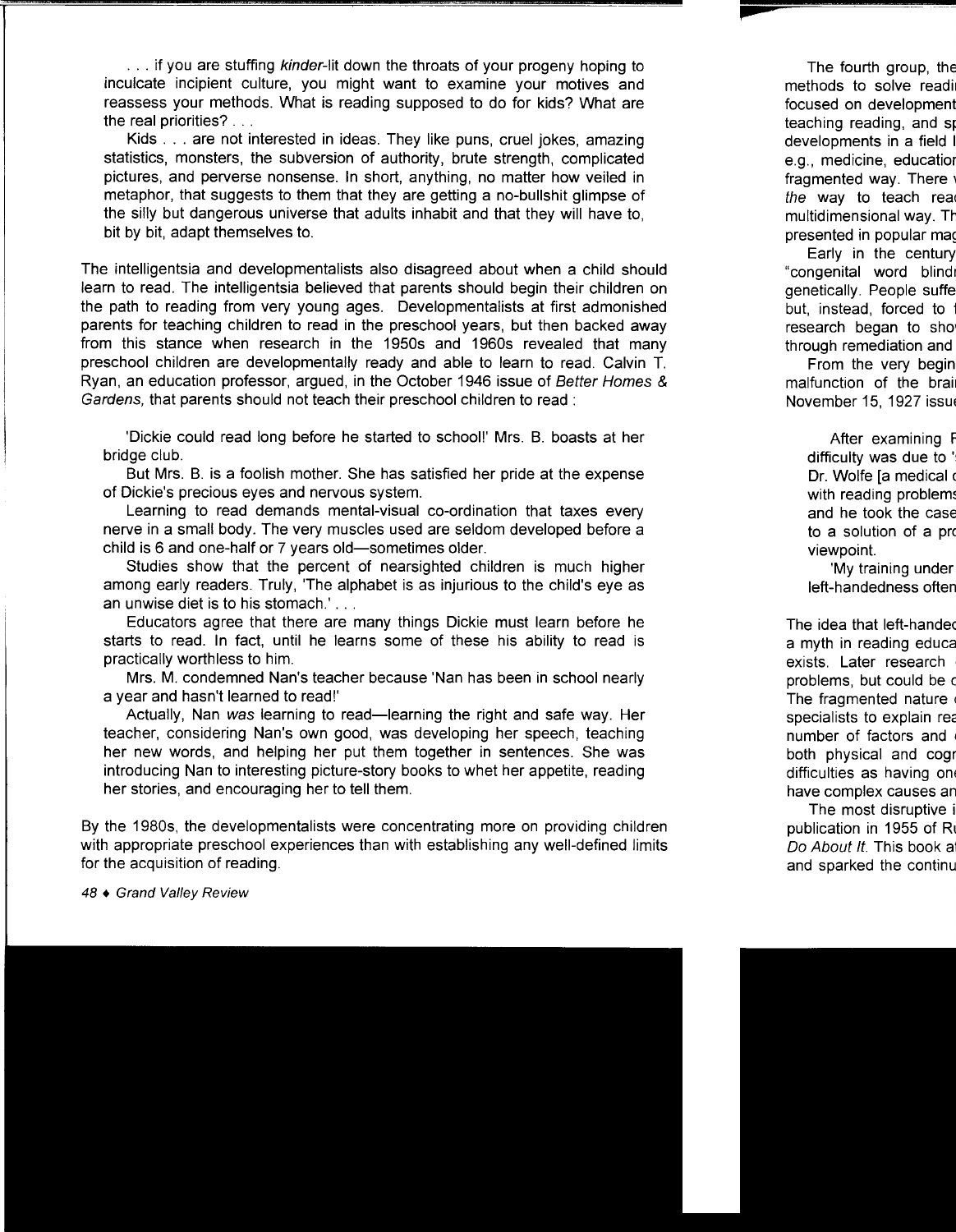The fourth group, the empiricists, placed their trust in scientific or experimental methods to solve reading problems in the United States. Most of their articles focused on developments in three areas of reading: reading difficulties, methods of teaching reading, and speed reading. The chief problem with these articles is that developments in a field like reading education come from many different sourcese.g., medicine, education, psychology-and are often presented in magazines in a fragmented way. There were many articles on the cause of reading difficulties and the way to teach reading, but very few that explored these subjects in a multidimensional way. This was often confusing for non-experts, because information presented in popular magazines on these topics was often self-contradictory.

Early in the century, empiricists referred to reading difficulties as forms of "congenital word blindness," an incurable condition believed to be passed genetically. People suffering from this affliction were most often not kept in school, but, instead, forced to fend for themselves without literacy skills. By the 1920s, research began to show that children with reading difficulties could be helped through remediation and other therapies.

From the very beginning, reading difficulties were thought to be caused by a malfunction of the brain. Articles such as "Ruth, Who Couldn't Read," in the November 15, 1927 issue of Survey, tended to propagate such an idea:

After examining Ruth, several of the doctors at the clinic felt that her difficulty was due to 'some actual break in the cortical association tracts.' But Dr. Wolfe [a medical doctor who applied methods of psychotherapy to children with reading problems] saw in the child's situation a definite behavior problem, and he took the case, hoping that a psycho-therapeutic approach might lead to a solution of a problem which was hopeless if regarded from an organic viewpoint.

'My training under Dr. Adler had taught me that alexia (inability to read) and left-handedness often go together,' Dr. Wolfe said of reading failure.

The idea that left-handedness and reading difficulties go together has since become a myth in reading education, but many non-experts still believe that the connection exists. Later research demonstrated that reading difficulties were not all brain problems, but could be caused by emotional, psychological, and/or social problems. The fragmented nature of the reports in magazines thwarted the efforts of reading specialists to explain reading difficulties as complex phenomena caused by a large number of factors and combinations of factors related to children's development, both physical and cognitive. In other words, articles usually presented reading difficulties as having one cause and one cure when in reality, they almost always have complex causes and no clear "cure."

The most disruptive incident in the area of methods of teaching reading was the publication in 1955 of Rudolf Flesch's Why Johnny Can't Read, and What You Can Do About It. This book attacked the empirical ways that reading was taught in school and sparked the continuing debate over whether reading should be taught visually,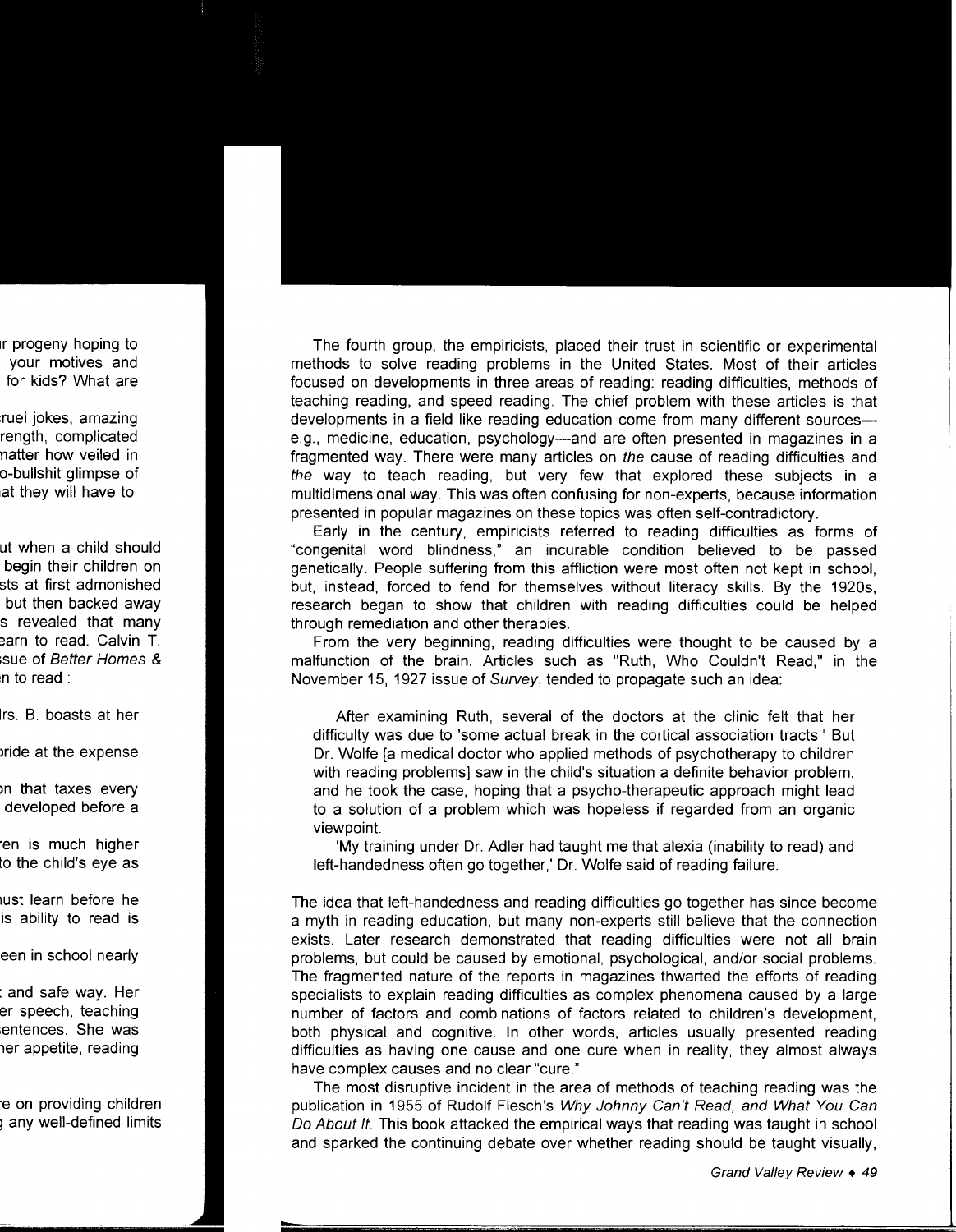through whole words, or aurally, through phonics. Flesch believed that all reading should be taught through phonics and that schools were perpetuating visual methods which, in his opinion, were failures. During the next thirty-five years, dozens of articles appeared touting the benefits of one or the other system of teaching reading. John Gordon illustrated the inflammatory nature of the attacks on reading education in the November, 1956 issue of American Mercury:

To put it in 'short, jerky' language, it means Teaching School vs. Babysitting. It is as simple as this: teaching reading with phonics demands real effort on the part of teacher and pupil; trying to teach reading by the word method licenses a classroom for fun and frolic, because any normal child can memorize two or three hundred words in a school year-even without a teacher.

The debate over the best way to teach reading continues in popular magazines. The view of most experts in the field is that there is no one best way to teach reading. Individual methods work with individual children, and no one method can help all children.

As the numbers of publications in the United States mushroomed during the twentieth century, many empiricists touted the benefits of speed reading, an advanced skimming technique that allowed readers to reach reading rates of several hundred to thousands of words per minute. From the 1930s to the 1970s, popular magazines followed this craze. Speed reading eventually collapsed for two reasons: many of the claims of reading rates of thousands of words per minute were found to be false or short-lived; and Americans drastically specialized in their reading habits in the second half of the twentieth century in order to keep up with growing numbers of books and magazines. Ruth McCoy Harris explained the tenets of speed reading in the November, 1945 issue of Reader's Digest:

'Slow readers are poor readers,' says Norman Lewis, author of How to Read Better and Faster. 'A person reads fast because he thinks fast, has good eyesight, a good vocabulary, and a wide background of information. Most persons who read ten times as fast as the plodder absorb much more of what they read than he does.' ...

The wider your eye span, the more words you see at once and the faster you read. A good reader makes only two or three stops on an ordinary line of print; a poor reader stops for nearly every word. An excellent reader will see an entire line at once, so that he can read down a narrow column of type without moving his eyes from left to right. That is how Theodore Roosevelt got the reputation of reading a whole page at a glance-an obvious impossibility. He read rapidly down the page, and he knew how to skim, often reading only the key words.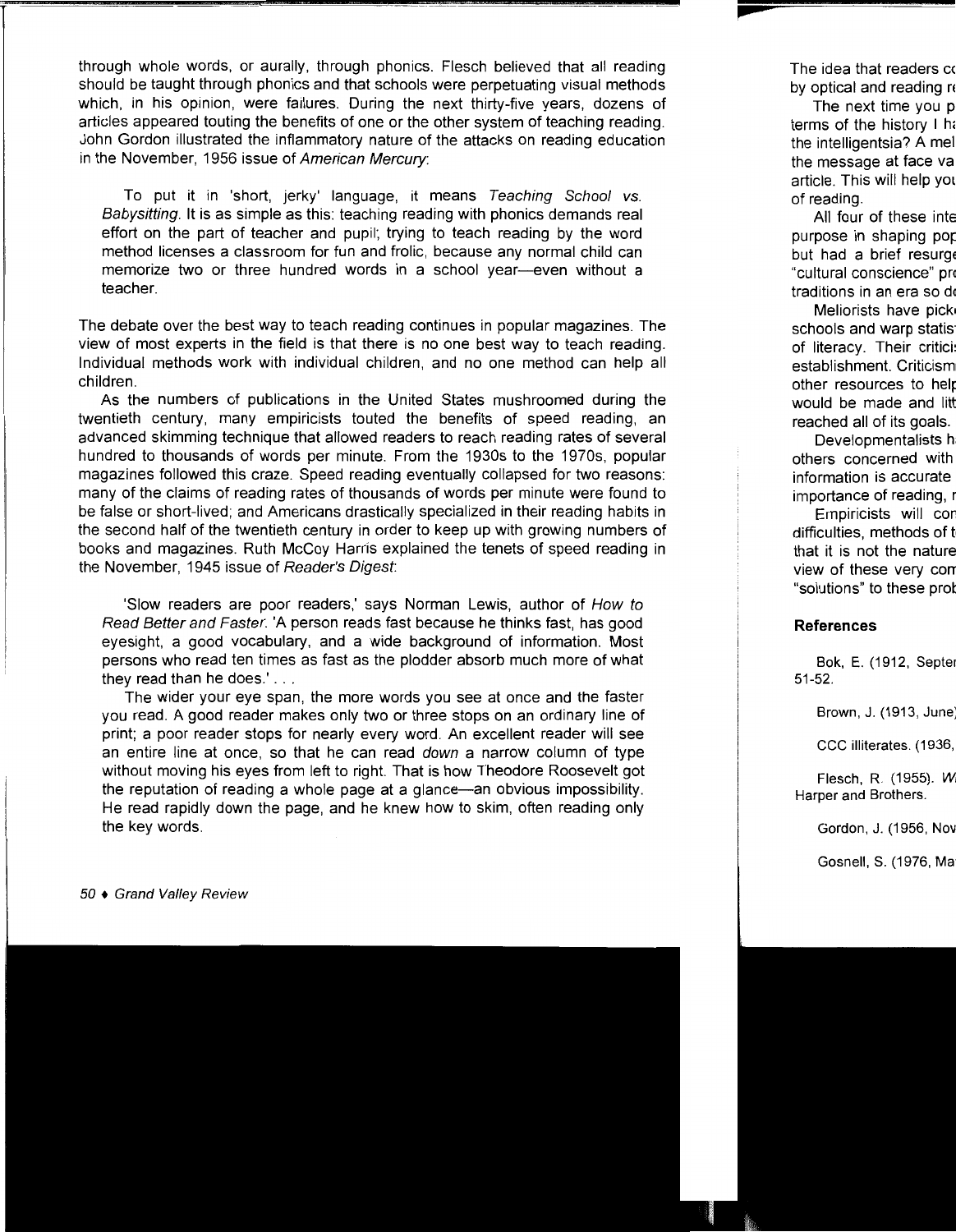The idea that readers could expand their eye-spans so dramatically was later refuted by optical and reading research.

The next time you pick up an article about reading education, try to think of it in terms of the history I have presented here. Was the article written by a member of the intelligentsia? A meliorist? A developmentalist? An empiricist? Rather than taking the message at face value, try to determine the social or political agenda behind the article. This will help you to place the article within the context of popular perceptions of reading.

All four of these interest groups are still around, and each continues to serve a purpose in shaping popular perceptions of reading. The intelligentsia has receded, but had a brief resurgence in the "cultural literacy" crisis of the late 1980s. The "cultural conscience" provided by the intelligentsia helps remind Americans of literary traditions in an era so dominated by popular culture.

Meliorists have picked up their pace since the 1960s and will continue to bash schools and warp statistics to show that the United States is doing poorly in the area of literacy. Their criticism has actually become a crucial part of the educational establishment. Criticism raises consciousness, and consciousness raises money and other resources to help solve problems. One may even argue that little progress would be made and little funding would be available for a school system that has reached all of its goals.

Developmentalists have presented a consistent flow of information to parents and others concerned with the literacy development of children. In most cases, the information is accurate and has done a great deal to raise consciousness about the importance of reading, not only in preschool years, but throughout a person's life.

Empiricists will continue to present information about advances in reading difficulties, methods of teaching reading, and speed reading. We should keep in mind that it is not the nature of popular magazines to present more than a fragmentary view of these very complex issues. It would be wise to assume, at this point, that "solutions" to these problems presented in popular magazines are dubious at best.

#### **References**

Bok, E. (1912, September). Where the roots of home progress lie. Home Progress, 2, 51-52.

Brown, J. (1913, June). What shall the children read? Home Progress, 2, 33-38.

CCC illiterates. (1936, January). Survey, 72, 20.

Flesch, R. (1955). Why Johnny can't read, and what you can do about it. New York: Harper and Brothers.

Gordon, J. (1956, November). Why Johnny still can't read. American Mercury, 83, 5-9.

Gosnell, S. (1976, March). Leave the kid alone. Esquire, 85, 97+.